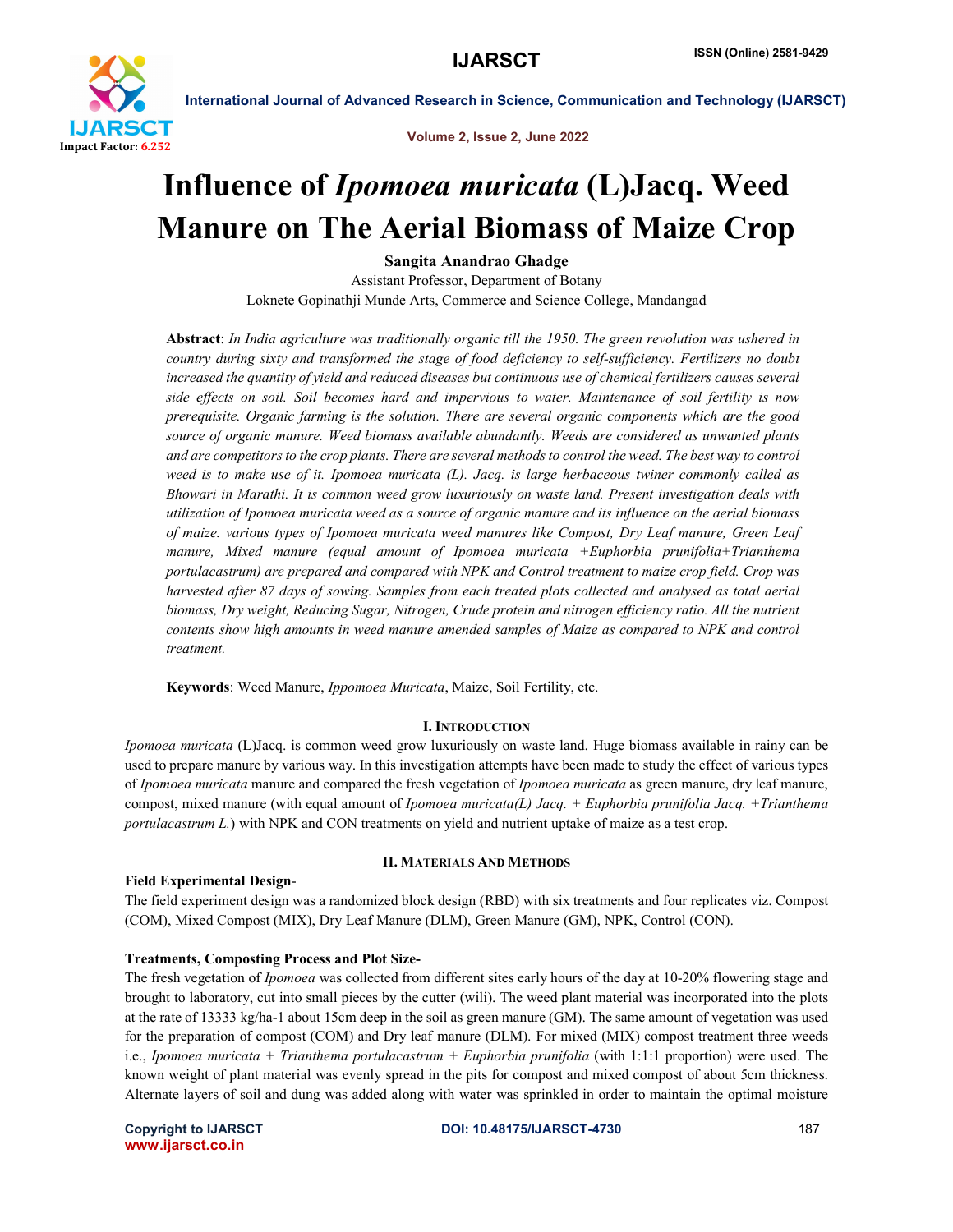

#### Volume 2, Issue 2, June 2022

(50-70%) over the material. after 60 days manure was weighed and were applied to appropriate plots including fertilizers (100% NPK) and unfertilized control. The manure samples (100g) of each treatment were collected in duplicate before materials were applied to the plots and kept in oven at 900C (for 48 hr.) for dry weight and nutrient analyses.

# Application of Mineral Fertilizers-

The fertilizers were supplied as nitrogen (N), phosphorus (P) and potassium (K) through urea, single super phosphate (SSP) and muriate of potash at the rate of 120, 80 and 40 kg ha-1 to all the treatments except absolute Control (CON). Whole amount of P2O5 and K2O was applied as a basal dose at the time of cultivation for all the plots and N was applied in two equal splits at 35 and 57 days after sowing (DAS) to fertilizer treatment.

The results of organic amendments are summarized in (table 1 and 2). The Maize (Zea mays L. cv. African Tall) produced by Mahendra hybrid Seeds Co. Ltd.; Jalna was sown at the rate of 100 kg ha-1. Plots consisted of nine rows spaced 3o cm apart and with the size of the plot was  $3 \times 3$  m2. In order to ensure uniform population density and plant to plant spacing within a row per plot was maintained either transplanting extra seedlings or thinning in the dense population area.

# Plant Sampling-

The crop was harvested during the early hours of the day at 10-20% flowering stage. At the time of harvest, total yield of maize crop per plot was recorded Davys and pirie, (1969) and samples (100g) from each plot were randomly collected. The samples were oven dried at 900C for 2 days and dry matter (DM) was determined. The dried samples were grinded passed through 0.5 mm sieve and packed for analyses of nutrient uptake.

# III. ANALYSIS

# Chemical Analyses-

The chemical analyses were done by adopting standard analytical methods. Ash values were obtained by burning the moisture-free samples in a muffle furnace at 600oC for 2 hours and calcium (Ca) content was analyzed by titrating the sample against 0.01 N KMno4 solution (AOAC, 1995). Nitrogen (N) was estimated by micro-kjeldahl method after digesting the sample according to Bailey (1967) and crude protein (CP) calculated by multiplying N value with 6.25 as specified by AOAC,  $(1995)$ .

Reducing sugar (RS) was determined by reacting the sample with phosphomolybdic acid and the color intensity was read at 420 nm (Oser, 1979) and phosphorus (P) was analyzed by reacting the sample with ammonium molybdate solution at 660nm following by Fiske and Subba Rau (1925) as described by Oser (1979). Potassium (K) content was determined on a flame photometer (model Mediflame-127) as suggested by Jackson, (1973).

# Statistical Analysis-

All the results were statistically analyzed using analysis of variance (ANOVA) test and treatments means were compared using the least significant difference (CD, P≤0.05) which allowed determination of significance between different applications (Mungikar, 1997, 2003).

# IV. RESULT AND DISCUSSION

# Analyses of Organic Amendments:

# A) Analysis of Weed

Table 1. Shows the analysis of *Ipomoea muricata* weed and mixed weeds (*Ipomoea muricata + Euphorbia prunifolia + Trianthema portulacastrum*). The Dry matter of *Ipomoea* weed was more 1771 kg/ha and Mixed weed was with less Dry matter 1529 kg/ha. Nitrogen was more in *Ipomoea muricata* weed (44 kg/ha), while mixed weed shows 32kg/ha. Percentage of Ash, P, K and Carbon was more in *Ipomoea* weed than mixed weeds while C: N ratio was more in Mix weeds.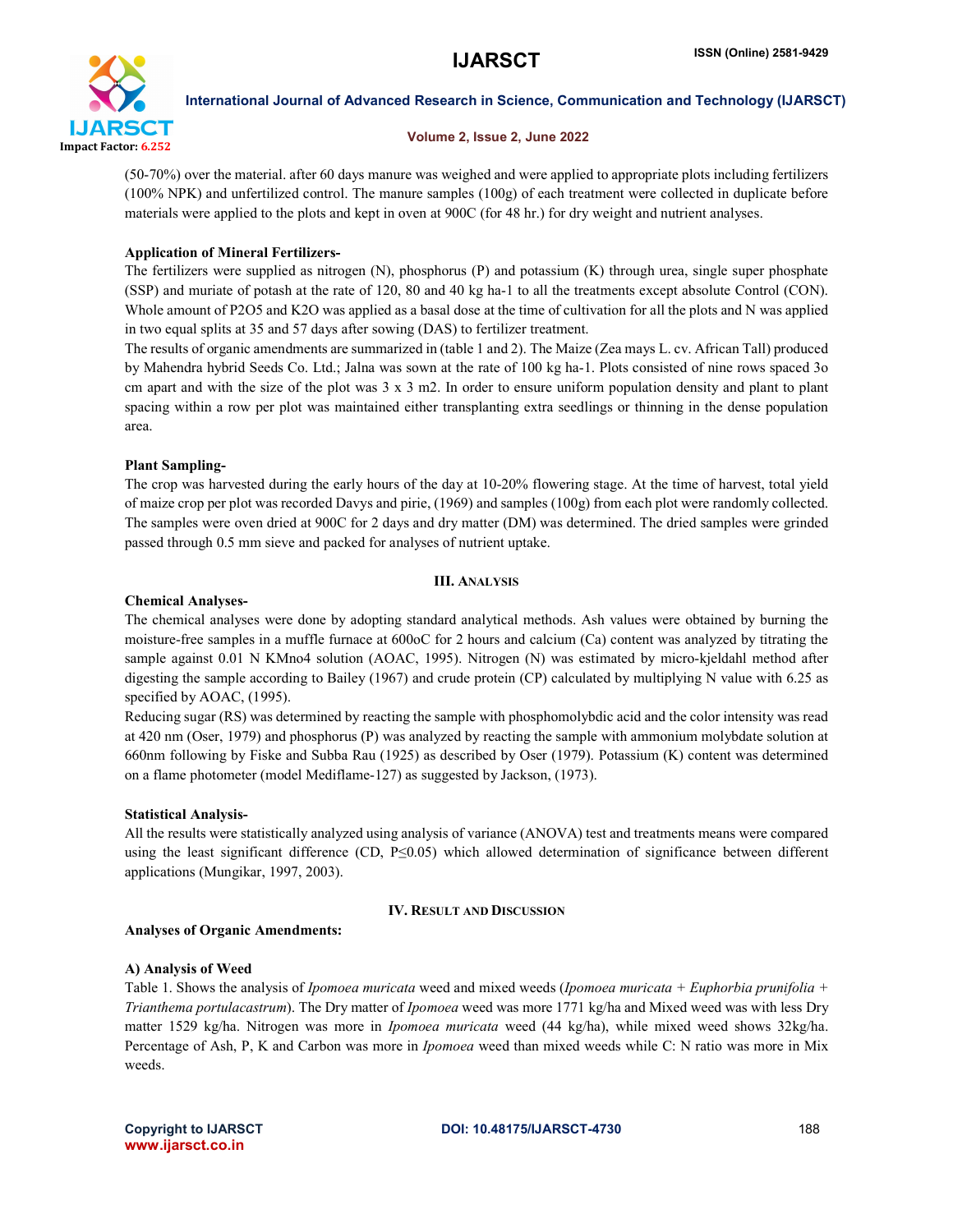

|                               |                |       |                   | <b>Table 1:</b> Analysis of Weeds |                 |       |            |      |      |               |       |
|-------------------------------|----------------|-------|-------------------|-----------------------------------|-----------------|-------|------------|------|------|---------------|-------|
| <b>Treatments</b>             | Fresh wt.kg/ha |       | <b>Dry Matter</b> |                                   | <b>Nitrogen</b> |       | Percentage |      |      | C/N           |       |
|                               | kg/plot.       | kg/ha | $\frac{0}{0}$     | kg/ha                             | $\frac{0}{0}$   | kg/ha | Ash        | P    | K    | <b>Carbon</b> | Ratio |
| <b>Ipomoea</b><br>muricata    | 12.000         | 13333 | 13.29             | 1771                              | 2.50            | 44    | 15.50      | 0.53 | 0.54 | 8.99          | 3.60  |
| <b>MIX</b><br>$(IPO+EUP+TRI)$ | 12.000         | 13333 | 11.47             | 1529                              | 2.12            | 32    | 13.65      | 0.48 | 0.47 | 7.92          | 3.80  |

#### Volume 2, Issue 2, June 2022

# B) Analysis of Weed Manures

Table 2. shows the analysis of various manures prepared from *Ipomoea*. The fresh amount of weed used for different manure preparation was same. Dry matter (kg/ha) was found more in the MIX (6029.97) followed by COMP (5444.43 kg/ha), DLM (1879.95 kg/ha) and less in GM (1771.95 kg/ha). Nitrogen kg/ha was more in MIX compost and DLM with similar values (45 kg/ha) followed by GM (44 kg/ha) and less in COM (41 kg/ha). Nitrogen gets reduced during the compost process. The lignin and cellulose in organic material is insoluble and nitrogen present in lignin humus complexes, formed by microbial activity in the composting process is not available unless lignin breakdown that result in nitrogen loss (Crowford, 1985).

Ash and Carbon percent was more in COM followed by MIX, DLM and less in GM. Percentage of P was more in GM followed by DLM, COM and less in MIX compost. K percent was more in GM followed by DLM and less in COM and MIX compost. Various organic feed stocks have been successfully composted with C:N ratios varying from about 17 to 78 (Mc Gaughey and Gotass, 1953) a much narrower range of ratio between 25 to 35 is considered desirable (Hamoda *et al.,* 1998; Schulze, 1962b). The concern at low C: N ratios is the loss of ammonia (NH3) (Morisaki *et al.,* 1989) but at higher levels slow rates of decomposition can be anticipated (Finstein and Morrris, 1974). In this experiment C:N ratio was more 37.85 in COMP, followed by MIX 35.76, DLM 4.22 and less in GM treatment.

|                   | Fresh wt.kg/ha |       | <b>Dry Matter</b> |         | <b>Nitrogen</b> |       | Percentage |      |      |               | C/N   |
|-------------------|----------------|-------|-------------------|---------|-----------------|-------|------------|------|------|---------------|-------|
| <b>Treatments</b> | kg/plot.       | kg/ha | $\frac{0}{0}$     | kg/ha   | $\frac{0}{0}$   | kg/ha | Ash        | P    | K    | <b>Carbon</b> | Ratio |
| <b>COM</b>        | 7.00           | 7778  | 70.00             | 5444.43 | 0.75            | 41    | 48.95      | 0.13 | 0.11 | 28.39         | 37.85 |
| MIX               | 7.50           | 8333  | 72.36             | 6029.97 | 0.75            | 45    | 46.25      | 0.07 | 0.11 | 26.82         | 35.76 |
| <b>GM</b>         | 12.00          | 13333 | 13.29             | 1771.95 | 2.49            | 44    | 15.50      | 0.53 | 0.54 | 8.99          | 3.60  |
| <b>DLM</b>        | 12.00          | 13333 | 14.10             | 1879.95 | 2.42            | 45    | 17.60      | 0.34 | 0.52 | 10.21         | 4.22  |

Table 2: Analysis of *Ipomoea muricata* Weed Manure

# C) Analyses of Maize Crop

The average yield (kg/ha) of fresh aerial biomass of maize was highest in the plots received with COM (22361 kg/ha) amendments (Table 3) followed in order by MIX (20417 kg/ha), DLM (19028kg/ha), GM (18889 kg/ha), NPK (17778 kg/ha) and lowest in unfertilized treatments (8611 kg/ha) (Table 4). Similar trend was observed with respect to dry matter (Table 3) where COM (5203 kg/ha) amendments followed in order by MIX (4913 kg/ha), GM (4272 kg/ha), DLM (4075 kg/ha), NPK (3730 kg/ha) and lowest in unfertilized treatments (1479 kg/ha) (Table 3). Better yield performance of maize grown on plots amended with weed compost might related to sufficient availability of nutrients in soil added by weed biomass. N. setyowati et al., (2015) recorded highest yield in *Brassica sinensis* L. amended with weed organic manure. Reducing Sugar was superior in COM (363 kg/ha), MIX (350 kg/ha), GM (301 kg/ha), DLM (265 kg/ha), NPK (211 kg/ha) and CON (81 kg/ha) (Table 3).

Nitrogen kg/ha was maximum in COM (93.09 kg/ha), MIX (79.76 kg/ha), GM (64.06 kg/ha), DLM (63.51 kg/ha), NPK (62.15 kg/ha) and CON (16.65 kg/ha). Similar trend was observed in Crude protein (Table 3).

www.ijarsct.co.in

### Copyright to IJARSCT **DOI: 10.48175/IJARSCT-4730** 189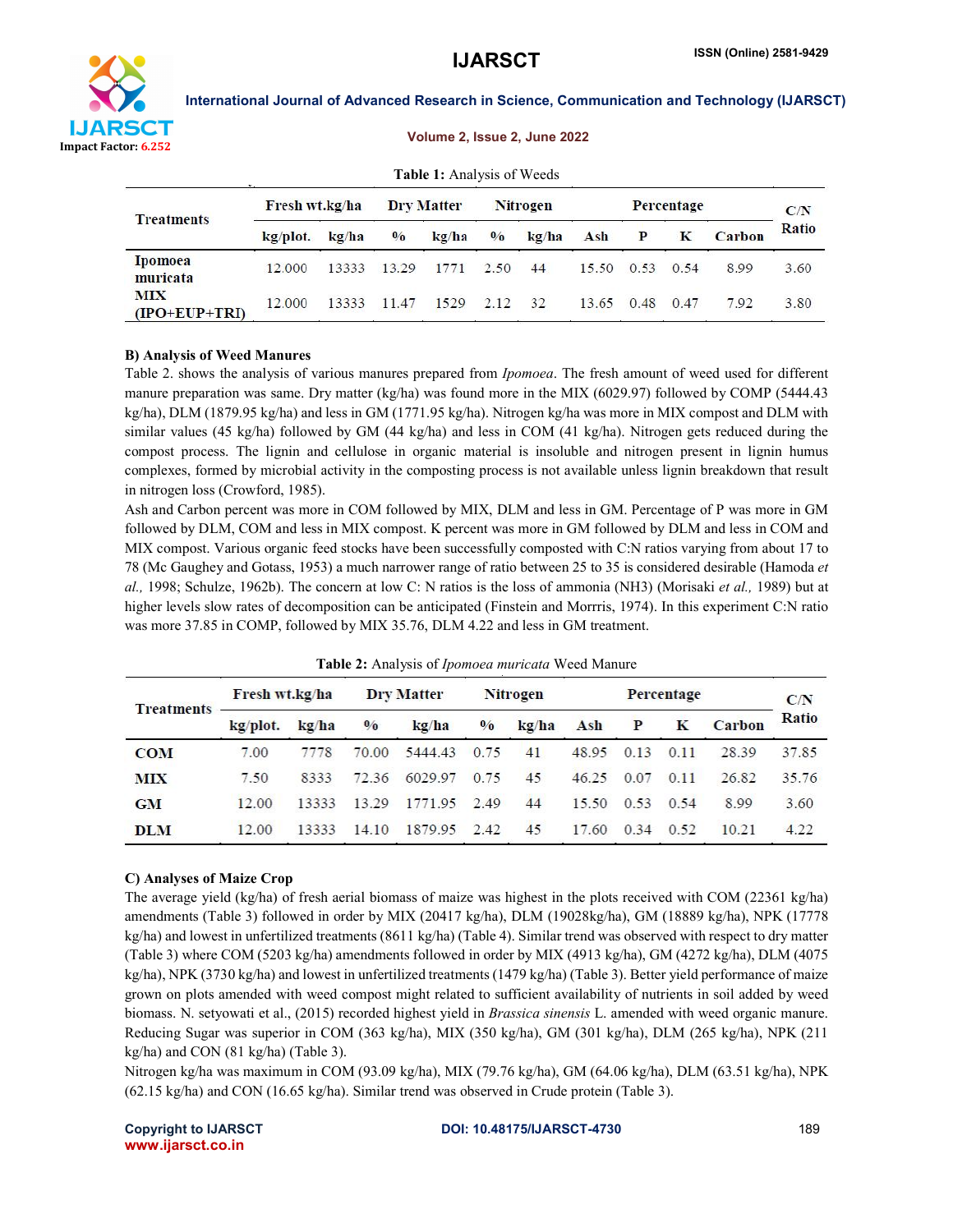

#### Volume 2, Issue 2, June 2022

Similar results were recorded by Naikwade *et al*., (2011) in the maize crop amended with *Ipomoea muricata* manure prepared by various methods of compost. The Percentage of Ca (Table.4) was more in COM followed by MIX and DLM with similar value, GM, NPK and less in CON. K was more in COM and GM with similar value followed by NPK, DLM and MIX with similar value and less in CON. The P was greater for DLM based application followed in order by COM, MIX, NPK, GM and least in control plots. Patra *et al*. (2000) proved that organic manure contains high content of Nitrogen and phosphorus. Slow and sustainable availability of the nutrients can occur in various crops. Same results were obtained by Chand *et al*. (2001).

Table 3: Analysis of Total Aerial Biomass of Maize Plants (Age of crop:87 DAS)

| <b>Treatment</b> | Fresh wt. |       | Dry wt.       |       | Reducing<br>Sugar |        | <b>Nitrogen</b> |       | Crude<br>Protein |  |  |
|------------------|-----------|-------|---------------|-------|-------------------|--------|-----------------|-------|------------------|--|--|
|                  | kg/plot   | kg/ha | $\frac{0}{0}$ | kg/ha | $\frac{0}{0}$     | kg/ha  | $\frac{0}{0}$   | kg/ha | kg/ha            |  |  |
| <b>COM</b>       | 20.13     | 22361 | 23.29         | 5203  | 6.98              | 363    | 1.77            | 93.09 | 582              |  |  |
| <b>MIX</b>       | 18.38     | 20417 | 23.99         | 4913  | 7.11              | 350    | 1.62            | 79.76 | 498              |  |  |
| <b>GM</b>        | 17.00     | 18889 | 22.64         | 4272  | 6.94              | 301    | 1.49            | 64.06 | 400              |  |  |
| <b>DLM</b>       | 17.13     | 19028 | 21.29         | 4075  | 6.49              | 265    | 1.56            | 63.51 | 397              |  |  |
| <b>NPK</b>       | 16.00     | 17778 | 20.75         | 3730  | 5.63              | 211    | 1.67            | 62.15 | 388              |  |  |
| <b>CON</b>       | 7.75      | 8611  | 18.03         | 1479  | 5.37              | 81     | 1.15            | 16.65 | 104              |  |  |
| <b>SE</b>        | 1.76      | 1956  |               | 541   |                   | 42.80  |                 | 10.55 | 65.91            |  |  |
| CD<br>$(P=0.05)$ | 4.52      | 5027  |               | 1389  |                   | 110.01 |                 | 27.10 | 169.40           |  |  |

| Table. 4: Analysis of Total Aerial Biomass of Maize Plants (Age of crop:87 DAS) |  |  |
|---------------------------------------------------------------------------------|--|--|
|                                                                                 |  |  |

|                  | Percentage |      |      |  |  |  |  |
|------------------|------------|------|------|--|--|--|--|
| <b>TREATMENT</b> | Ca         | P    | Κ    |  |  |  |  |
| <b>COM</b>       | 0.42       | 0.17 | 0.22 |  |  |  |  |
| <b>MIX</b>       | 0.33       | 0.13 | 0.17 |  |  |  |  |
| <b>GM</b>        | 0.31       | 0.11 | 0.22 |  |  |  |  |
| <b>DLM</b>       | 0.33       | 0.18 | 0.17 |  |  |  |  |
| NPK              | 0.26       | 0.12 | 0.21 |  |  |  |  |
| <b>CON</b>       | 0.22       | 0.11 | 0.15 |  |  |  |  |

On the basis of statistical analysis all the values of Fresh yield kg/ha, Dry matter kg/ha, reducing sugar kg/ha, Nitrogen kg/ha and Crude kg/ha are significant over control ( $p > 0.05$ ).

# Percent Increase Over Control

The percent increase over control for fresh weight kg/ha was maximum with the amendment of COM (160) (Figure 1) followed in order by MIX (137), DLM (121), GM (119) treatments and minimum in NPK (106) applied plots. Dry matter was highest in COM (252) treatment followed by MIX (232), GM (189) DLM (176) and observed lowest in NPK (152) treated plots (Figure 1). Similar trend was recorded in N yield (Figure 1).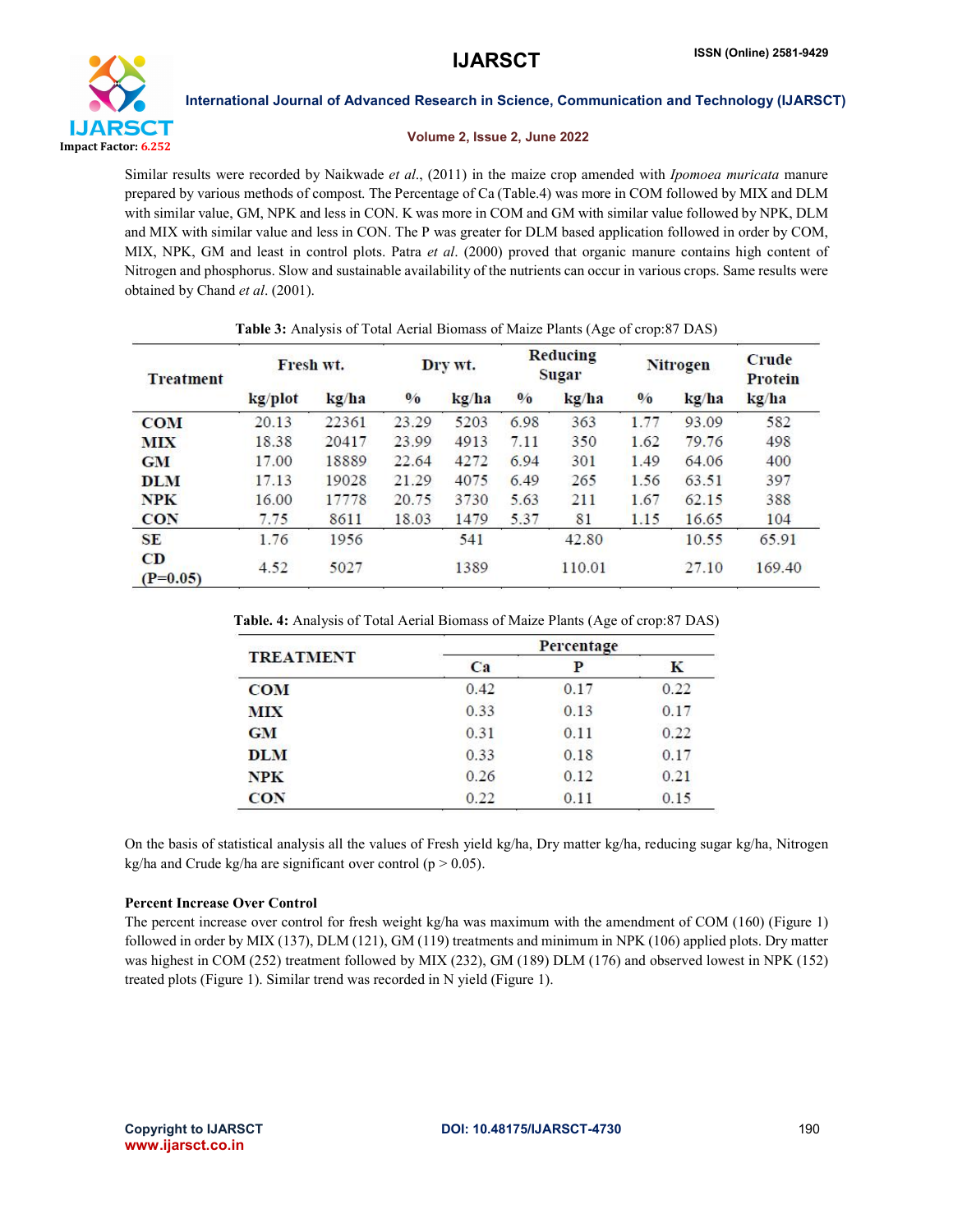

# Volume 2, Issue 2, June 2022



Figure 1: Percent Increase Over Control

# Nitrogen Efficiency Ratio

The nitrogen efficiency ratio was highest in the plots treated with COM (335kg/ha) followed by MIX (262kg/ha), GM (234kg/ha), DLM (231kg/ha) amendment and lowest in NPK (76kg/ha) treatment (Figure 2) where N was supplied through urea. The nitrogen efficiency ratio for Dry matter was highest in the plots treated with COM (90.84kg/ha) followed by MIX (76.31kg/ha), GM (63.48kg/ha), DLM (57.70kg/ha) amendment and lowest in NPK (18.76 kg/ha) treatment where N was supplied through urea (Figure 2).

The amount of Nitrogen mineralized from organic sources in the cropping season provides a major portion of the plant Nitrogen need. Appropriate timing of nutrient release from the soil manure system to meet crop demand will therefore ensure sufficient nutrient supply and avoid loss of nutrients to the environment (Ofosu Anim *et al.* 2009).

All the results are calculated on the dry matter basis and the values are the means of four replicates. These results are statistically significant over the control.



Figure 2: Nitrogen Efficiency Ratio

www.ijarsct.co.in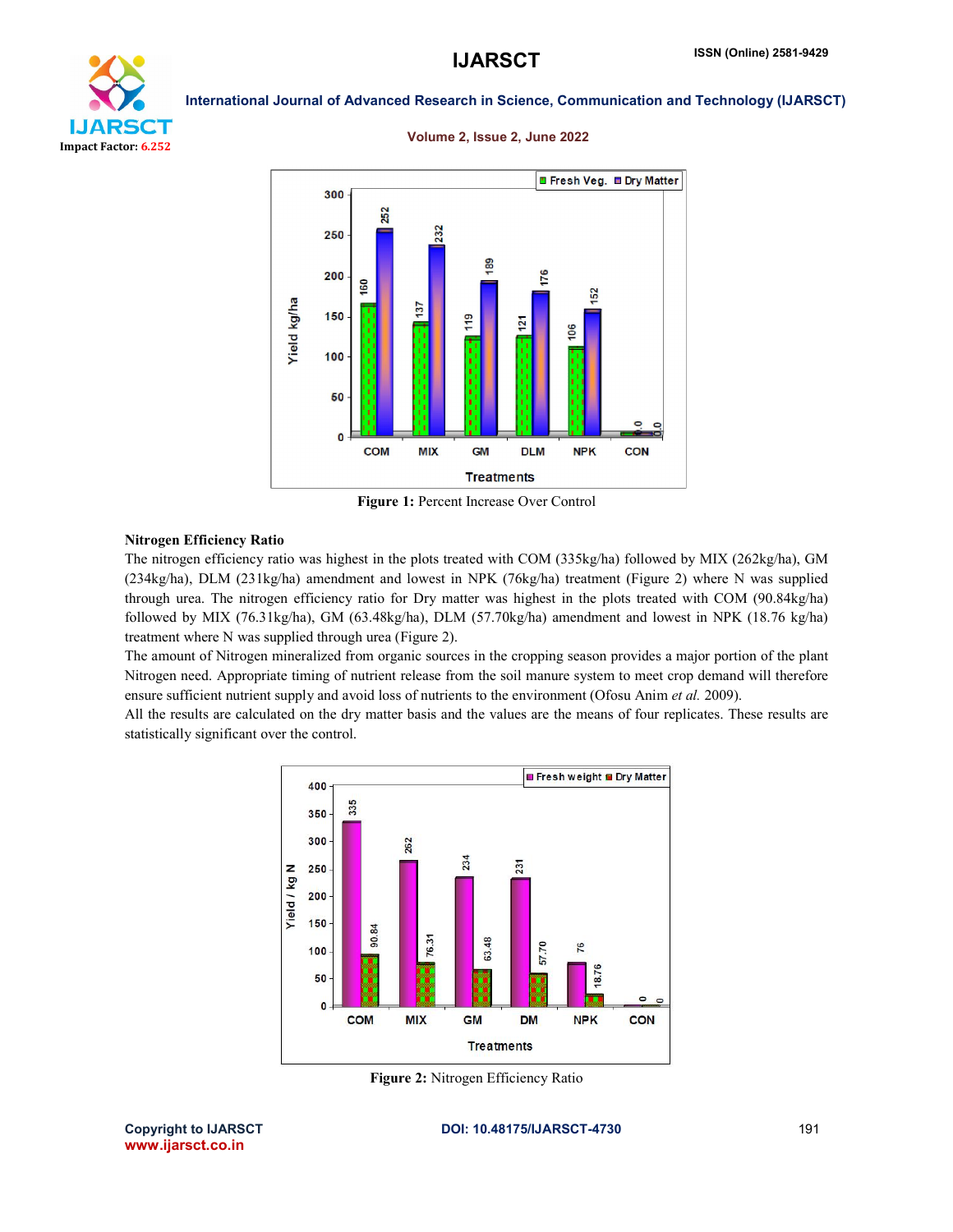

#### Volume 2, Issue 2, June 2022

### V. CONCLUSION

Different types of manure prepared from the weed *Ipomoea muricata* shows their efficiency more comparing to chemical fertilizer (NPK) and the control treatments. The data in this experiment reveals that the yield of maize crop increased significantly due to the amendments of *Ipomoea muricata* manures. Among various *Ipomoea* weed manure applications Compost (COM) is the most efficient as it shows superior results in all nutrient uptakes followed by mixed compost gives better yield of Maize crop after 87 days. Composting, Mixed composting working with high efficiency and increase the Fresh yield, Dry matter, Reducing sugar, Nitrogen and Crude protein yield kg/ha. Manures result in a slow release of nitrogen from soil due to its specific nutrient supplying properties. A reason for the superiority of manures is due to balance plant nutrition to meet the need of crops good quality. It improved the nitrogen supplying property to avoid negative effect of excessive use of N on the quality.

Ipomoea manure enhance the nutrient uptake in maize crop, without any adverse effect. Composition of various weeds for manure preparation proved good source as mix weed compost. Dry leaf manuring is the easier, convenient and safer method of manuring the weeds are available in large quantity at that time they may not be required or used but it can be utilized in future by drying it whenever they are available in plenty amount. All weeds may not be recommended for green manure but *Ipomoea* green manure proves better option for synthetic fertilizer.

Hence the practice of *Ipomoea* manuring i.e., composting, mix composting and application of Dry leaf manure followed by green manure will certainly helpful to reduce the use of chemical fertilizers and increase the organic area.

#### **REFERENCES**

- [1] Association of Official Analytical Chemistry, (1995). "Official Methods of Analytical Chemistry" 16th edition, A.O.A.C,.Washington, DC.
- [2] Bailey,R.L. (1967)."Techniques in Protein Chemistry", II Edn. Elsevier Publishing Co., Amsterdam.
- [3] Chand,S., Anwar,M. and Patra, D.D.(2001)."Influence of Combined Application of Farmyard Manure (FYM) and Inorganic Fertilizer on Herb, Essentil Oil Yield and Nutrint Accumulation in Menthol Mint (Mentha arvensis)". Journal of Medicinal and Aromatic Plant Sciences, 23:29-33.
- [4] Crowford JH, 1985. Composting of agriculture waste (ed) Cheremisinoff PN, Onellette R.P. In Biotechnology: Applications and Research. Technomic Publishing Company. Inc.U.S.A. 71.
- [5] Davys, M. N. G. and Pirie, N. W. (1969). "A laboratory scale pulper for leafy plant material". Biotech. Bioengng. 11:528.
- [6] Finstein, M.S. and Morrris, M.L. (1974). Microbiology of municipal solid waste composting.
- [7] Advances in Applied Microbiology 19: 113-151.
- [8] Fiske, C. H. and Subba Rau, Y. (1925). J. Biol. Chem. 66:375.
- [9] Hamoda, M. F., H.A. Abu Qdais and J. Newham (1998). Evaluation of municipal solid waste composting kinetics. Resources. Conservation and Recycling 23:209-223.
- [10] Jackson, M.L. (1973). "Soil Chemical Analysis", Prentice Hall of India Pvt.Ltd. New Delhi
- [11] Mungikar, A.M. (1997). "An Introduction to Biometry". Saraswati Printing Press, Aurangabad.
- [12] Mungikar, A.M. (2003). "Biostatistical Analysis". Sarswati printing press Aurangabad.
- [13] Mc Gaughey, P.H. and Gotass, H.B. (1953). Stabilisation of municipal refuse by composting, p. 897-920. American Society of Civil Engineering Transactions. Proceedings –Separate No. 302 paper No.2767.
- [14] Morisaki, N., C. G. Phae, K. Nakasaki, M. Shoda and H. Kubota. (1989). Nitrogen transformation during thermophilic composting. Journal of Fermentation and Bioengineering 1:57-67.
- [15] N. Setyowati, Z. Muktamar and I. Puspitasari (2015). Weed Based Organic Fertilizer to Reduce Application of Synthetic Fertilizer in Mustard (Brasicca sinensis L.). Journal of Agricultural Technology 2015 Vol. 11(8): 1677- 1683. online http://www.ijat-aatsea.com ISSN 1686-9141.
- [16] Naikwade Pratap, Umesh Mogle and Jadhav Bharat. (2011). Effect of Ipomoea Weed Manures on Quality of Fodder Crop Maize. Research Journal of Agricultural Sciences 2011, 2(4): 927-930
- [17] Ofosu –Anim J and Leitch M. (2009). "Relative efficacy of organic manures inspring barley (Hordeum vulgare L.) Production". Australian Journal of Crop Science 3 (1): 13-19.
- [18] Oser, B.L. (1979). "Hawk's Physiological Chemistry".XIV Edn. Tata McGraw Hill Publishing Co. Ltd. New Delhi.

www.ijarsct.co.in